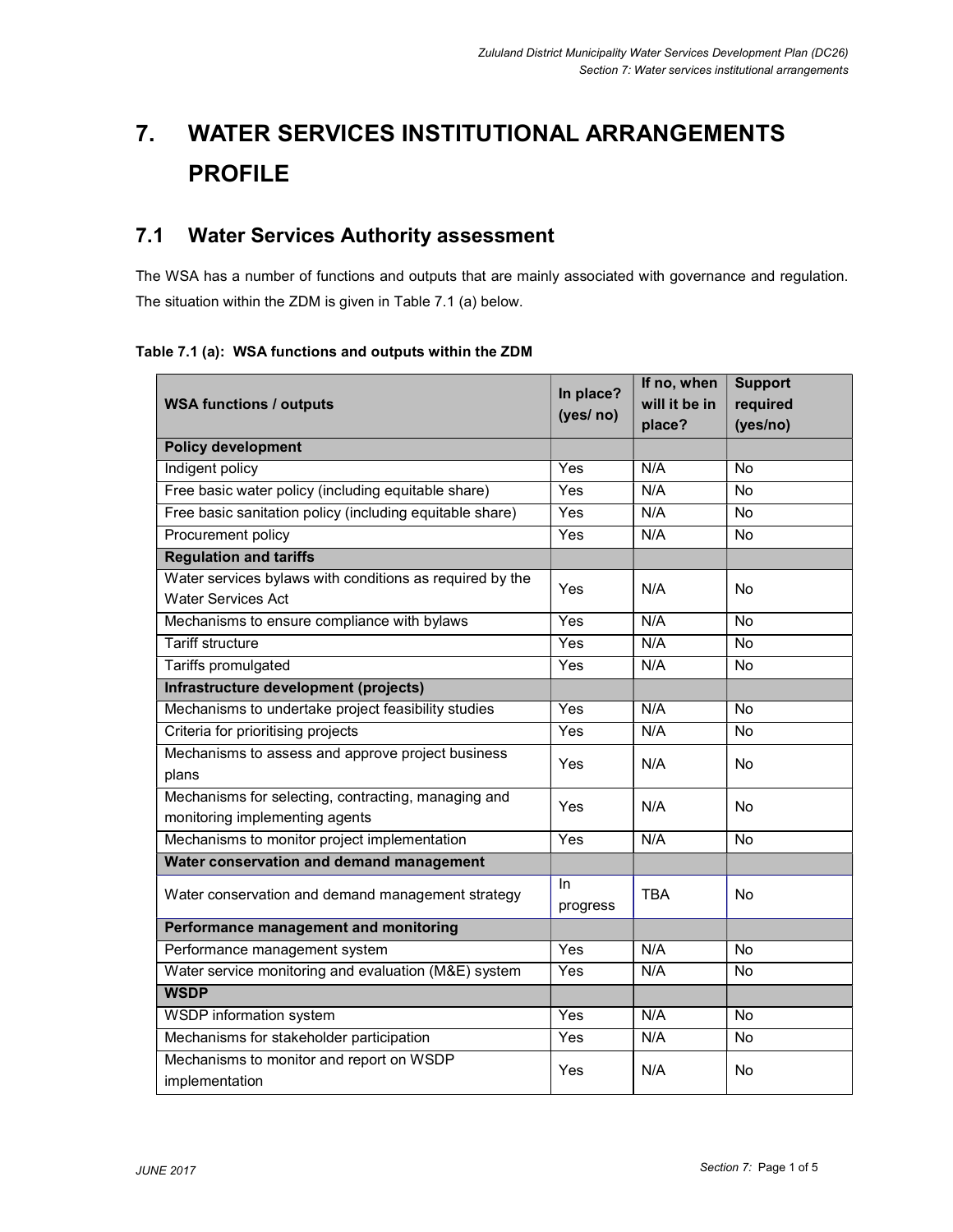#### Table 7.1 (b): WSA functions and outputs within the ZDM

| <b>WSA functions / outputs</b>                           | In place?<br>(yes/ no) | If no, when<br>will it be in<br>place? | <b>Support</b><br>required<br>(yes/no) |
|----------------------------------------------------------|------------------------|----------------------------------------|----------------------------------------|
| <b>WSP institutional arrangements</b>                    |                        |                                        |                                        |
| Criteria to select appropriate WSPs                      | Yes                    | N/A                                    | No                                     |
| Mechanisms to contract, manage and monitor WSPs          | Yes                    | N/A                                    | No.                                    |
| Mechanisms to approve WSP business plans                 | Yes                    | N/A                                    | <b>No</b>                              |
| <b>WSA overall capacity</b>                              |                        |                                        |                                        |
| Sufficient staff and systems to fulfil all WSA functions | Yes                    | N/A                                    | No                                     |
| Other (state)                                            |                        |                                        |                                        |

## 7.2 By-laws affecting water services

ZDM has worked extensively on the development of a water services policy and by-laws for the district. The documents were finalised by June 2008 and approved by Council. The by-laws have since been promulgated and are being enforced throughout. The documents are available on the ZDM website at www.zululand.org.za for information.

### 7.3 Water services providers' institutional arrangements

ZDM was awarded the Water Services Authority function in 2003 as part of the division of powers and functions amongst municipalities. The allocation of the water services function then resulted in a Section 78 investigation to be done to determine the most appropriate water services provider arrangements to provide water services in the district at the time and in future.

The investigation started off by determining the status quo with water services provision in the district at the time. A survey was done of all infrastructure assets, all costs related to water services were compiled and ring fenced, and staff organograms with vacant positions were drafted. It was known that the status quo situation was below the ideal and therefore and exercise was done to assess the current gaps and compile a model based on the existing WSP arrangements at the time, but only operating at the ideal level of service provision. This model was then compared with different scenarios of possible restructuring to determine the most appropriate long term WSP arrangement. The following WSP options were considered at the time:

- Option 1 (Internal WSP) ZDM creates an internal department that is responsible for water services provision throughout the entire district
- Options 2 (Partly internal and partly external) At the time two of the municipalities, namely Ulundi and Nongoma Municipalities, had insufficient capacity to perform the water provision function in their respective areas and it was clear that ZDM would have to take over the service in these areas in any event. The remaining three municipalities, namely uPhongolo, eDumbe and Abaqulusi did however pose potential to provide the service themselves and act in combination as an external WSP to ZDM. This option was therefore also considered and costed.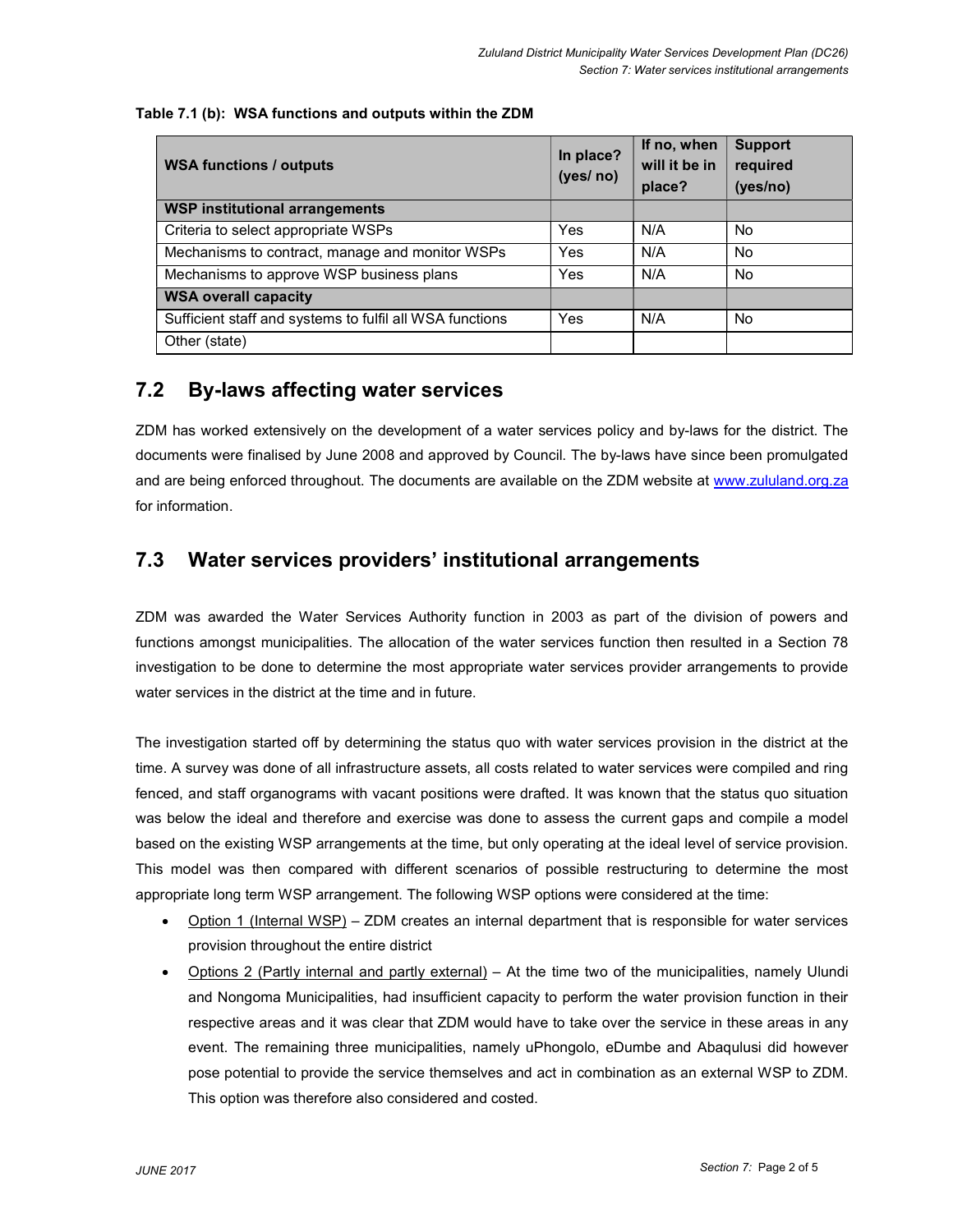Option 3 (Partly internal and partly external) – The option was also considered whereby the bulk services were separated out and the scenario considered where ZDM provides the bulk services throughout the district. The reticulation service would then be provided also by ZDM in the Ulundi and Nongoma municipal areas and again by the uPhongolo, eDumbe and Abaqulusi municipalities in their respective areas.

A number of key issues were identified during the assessment that had a significant influence on the eventual decision making process, as follows:

- Contracting the provision function out to an external provider (private sector or water board) was viewed as a potential risk in that such an institution would be focused on profit making rather than the long term preservation of the WSA assets. Such contracts are typically between 20 and 30 years and the risk is that assets are maintained only to the minimum level required during this time and that only the minimum required effort and money is spend on O&M activities and thereby maximising profits. This can be managed by the WSA to a large extend but only if the WSA have the systems in place to perform proper monitoring and evaluation of the provider. It was agreed at the time that ZDM would not be in an immediate position to do that.
- Due to the huge backlogs in the district ZDM is still in the middle of a massive infrastructure roll-out process and will be for the next 15 years still. During this time many old plants and schemes will be de-commissioned and taken over by new infrastructure from the regional schemes. This will therefore have a constant impact on staff and lead to regular restructuring taking place. The constant changing situation will therefore make it difficult to enter into long-term contracts for external service providers and it was felt that this transformation process could be more easily managed internally.
- Skilled senior management is needed at various levels in the organograms irrespective of which service provision options are being considered. These skilled personnel can only be attracted with the appropriate salary levels and due to the costs involved and the shortage of skills should be utilised as effectively as possible. There was a definite benefit in scale identified in applying costly resources over the biggest possible area. Therefore the ability of certain institutions, for instance a rural local municipality, to attract these skills were questioned and taken into consideration during the final decision making process.
- During the assessment it also became clear that certain specialised skills and functions should rather be outsourced than developed in-house. One example is mechanical and electrical expertise, which are needed on an ad-hoc basis and makes sense to contract in when needed.
- From the start there was a distinction made between bulk and reticulation infrastructure. In the case of water supply the bulk infrastructure was considered to be the abstraction, treatment and conveyance up to the main storage reservoirs. In the case of sewerage that bulk was considered to be mainly the sewage works. A split in the bulk and reticulation service provision was considered throughout and even with the internal option it made sense to keep the functions separate up to a certain management level.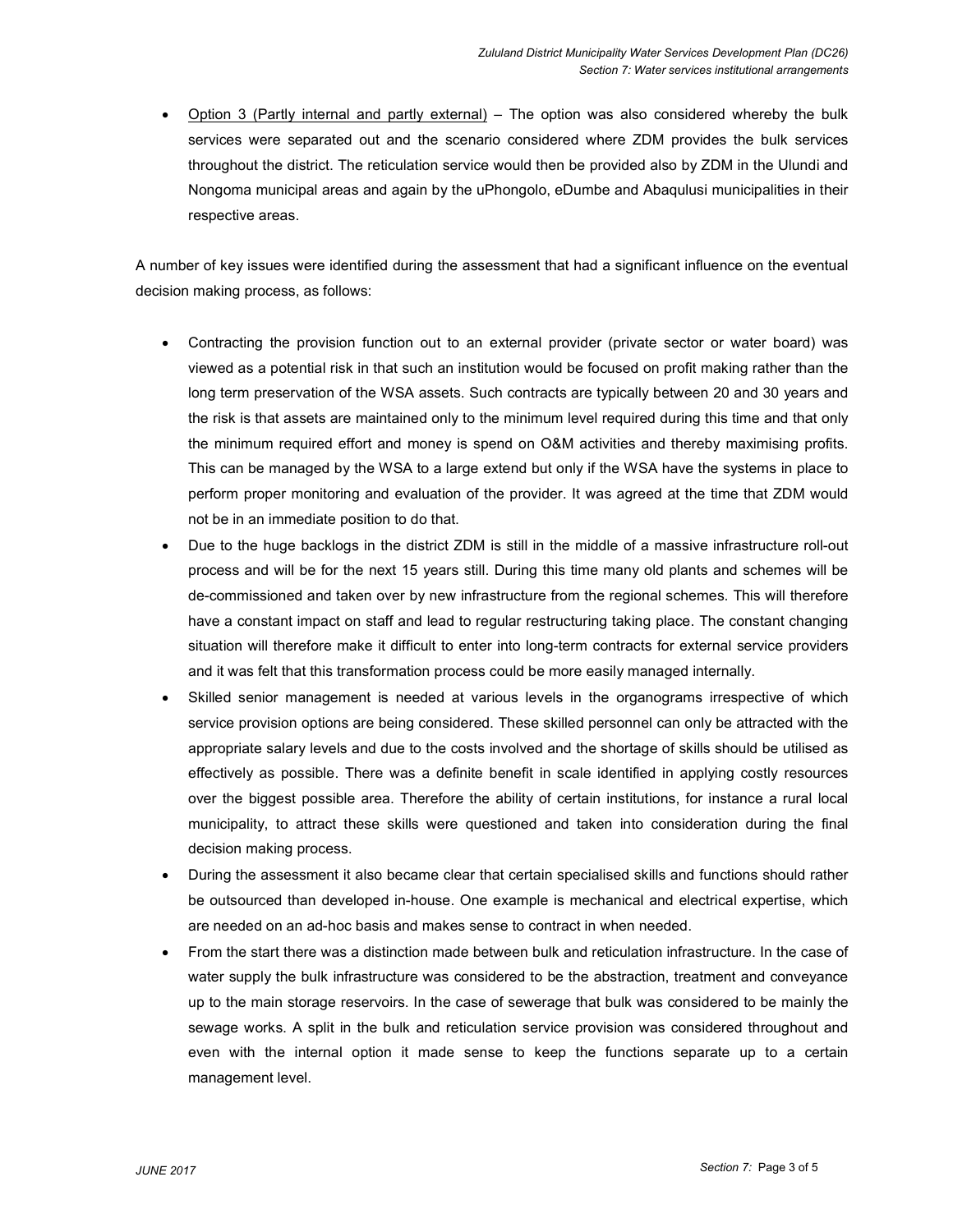This district also poses physical constraints in terms of access routes from various places, travel times and other logistical considerations that had to be taken into account for all options that were considered.

Each of the options was costed and the results are shown in Table 7.3 (a) below. The table summarises the costs associated with each option that was considered and the estimates were done not only for the current year but forecasts were done up to year 5 and year x, where all consumers will have access to services.

| <b>YEAR1</b>  |            | <b>Ops Costs</b> | <b>Pers Costs</b> | <b>Total Costs</b> |
|---------------|------------|------------------|-------------------|--------------------|
|               | Status Quo | R 44,304,250     | R 28,611,470      | R 72,915,720       |
|               | Comparator | R 52,294,431     | R 49,781,179      | R 102,075,610      |
|               | Option 1   | R 80,923,910     | R 15,388,264      | R 96, 312, 174     |
|               | Option 2   | R 52,168,593     | R 51,058,679      | R 103,227,272      |
|               | Option 3   | R 85,530,263     | R 16,228,825      | R 101,759,088      |
| <b>YEAR 5</b> | Option 1   | R 84, 298, 424   | R 16,960,203      | R 101,258,627      |
|               | Option 2   | R 52,163,074     | R 50,882,541      | R 103,045,615      |
|               | Option 3   | R 83,991,628     | R 17,684,455      | R 101,676,083      |
| <b>YEAR N</b> | Option 1   | R 79,343,627     | R 22,920,648      | R 102,264,275      |
|               | Option 2   | R 52,178,163     | R 52,270,810      | R 104,448,959      |
|               | Option 3   | R 79,856,990     | R 23,544,969      | R 103,401,959      |

#### Table 7.3 (a): Summary of Costs

The different options were also rated in terms of the following selected criteria:

- Environmental sustainability
- Financial sustainability
- Efficiency of management proposed structure
- **Efficiency of customer care**
- Efficiency to perform maintenance of assets

On the basis of the above criteria it appeared that Option 1 was likely to achieve the best overall performance in terms of services delivery in the district. Option 3 followed with Option 2 being the least sustainable. As may also be noted one of the key determinants in this rating system related to personnel and institutional arrangements. Structural arrangements, staff numbers and staff levels proved to be more efficient in Option 1 due to it being a single entity. This results in minimisation of duplication which is not the case in Options 2 and 3 owing to the inherent geographical and institutional split in the services provisioning function.